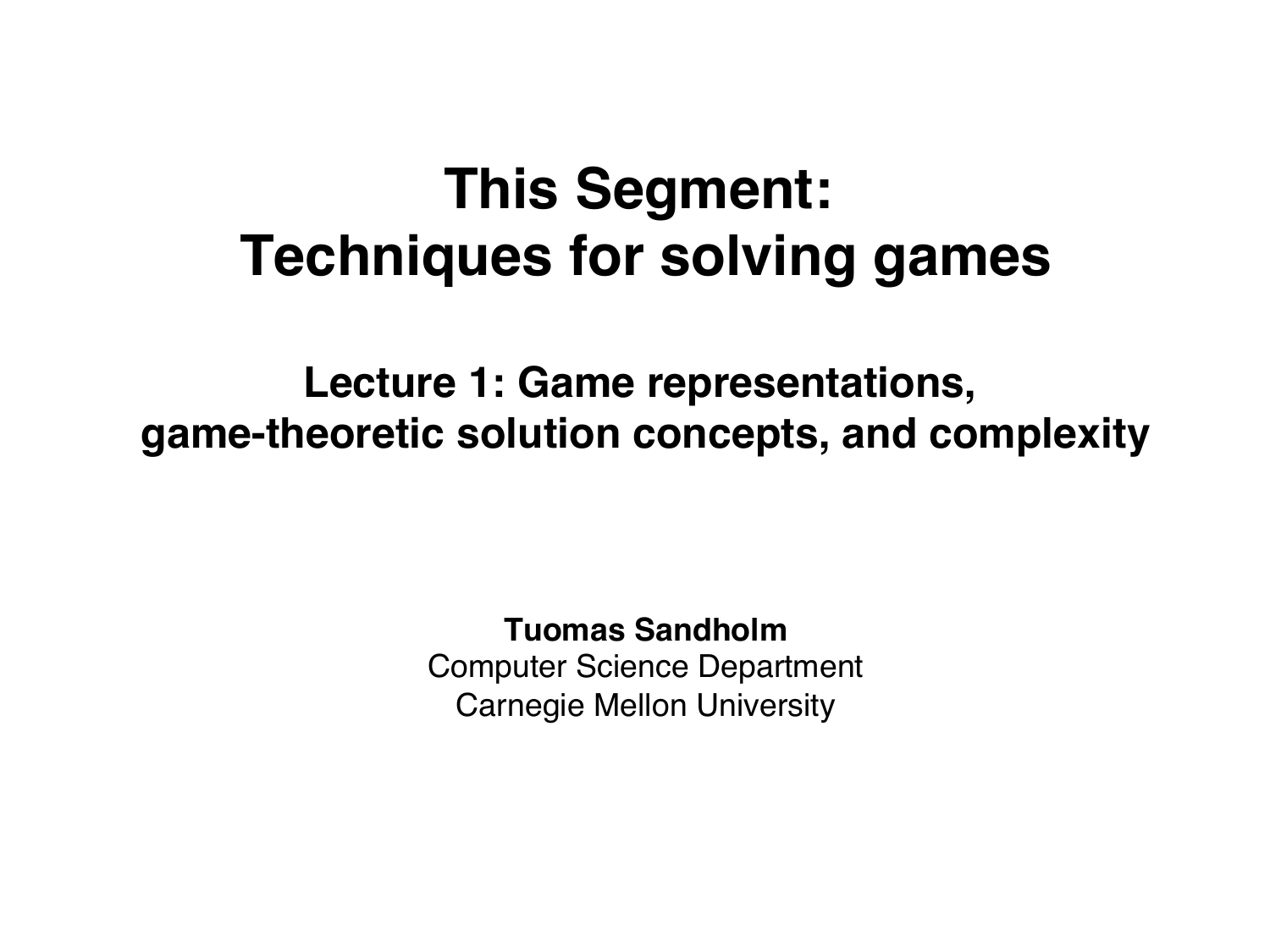# **The heart of the problem**

- **In a 1-agent setting, agent**'**s expected utility maximizing strategy is well-defined**
- **But in a multiagent system, the outcome may depend on others**' **strategies also**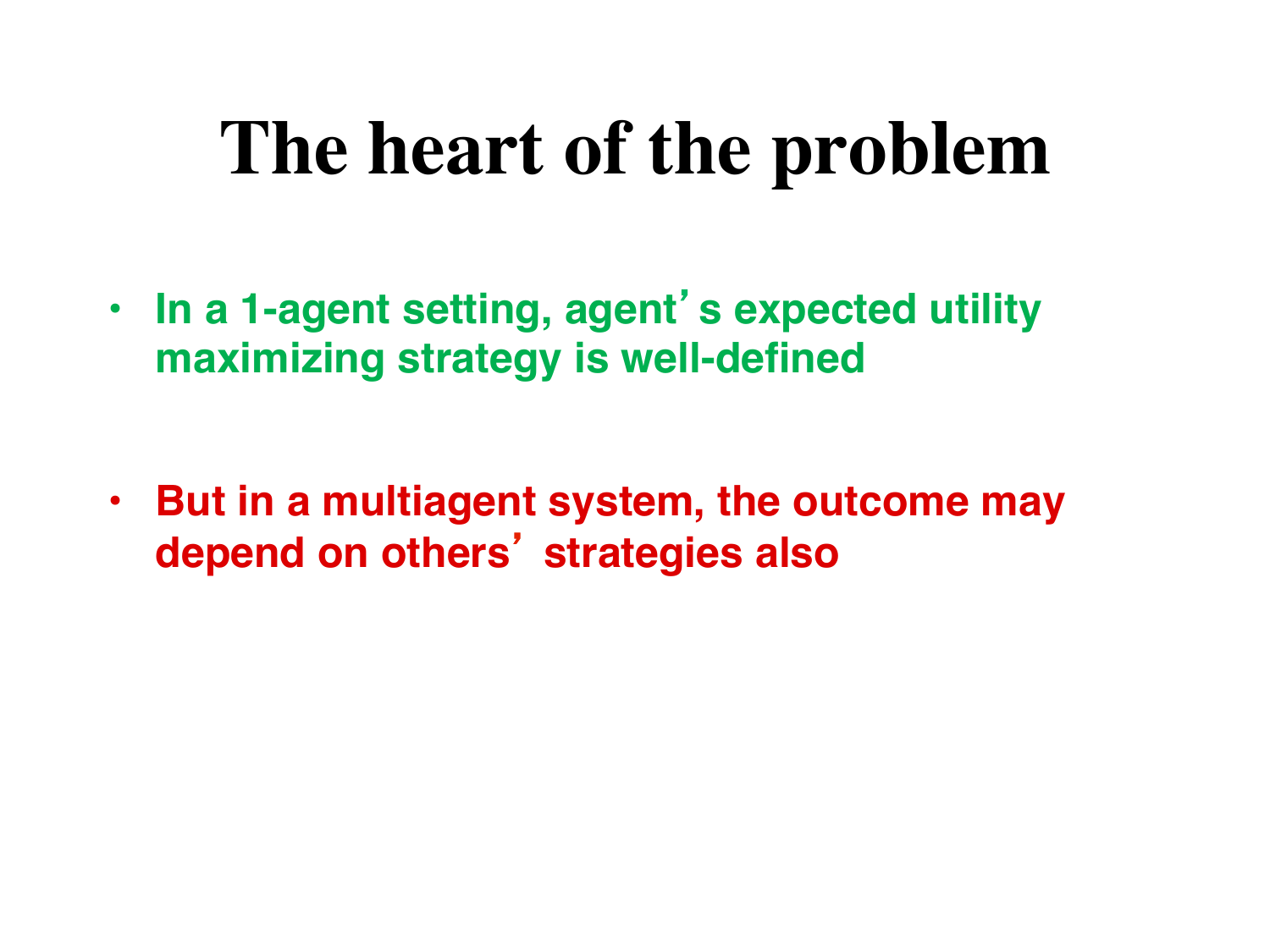# **Terminology**

- *Agent* **=** *player*
- *Action* **=** *move* **= choice that agent can make at a point in the game**
- **Strategy**  $s_i$  = mapping from history (to the extent that the **agent i can distinguish) to actions**
- **Strategy set S**<sub>i</sub> = strategies available to the agent
- *Strategy profile*  $(s_1, s_2, ..., s_{|A|})$  = one strategy for each **agent**
- **Agent**'**s utility is determined after each agent (including nature that is used to model uncertainty) has chosen its**  strategy, and game has been played: **u<sub>i</sub> = u<sub>i</sub>(s<sub>1</sub>, s<sub>2</sub>, ..., s<sub>IAI</sub>)**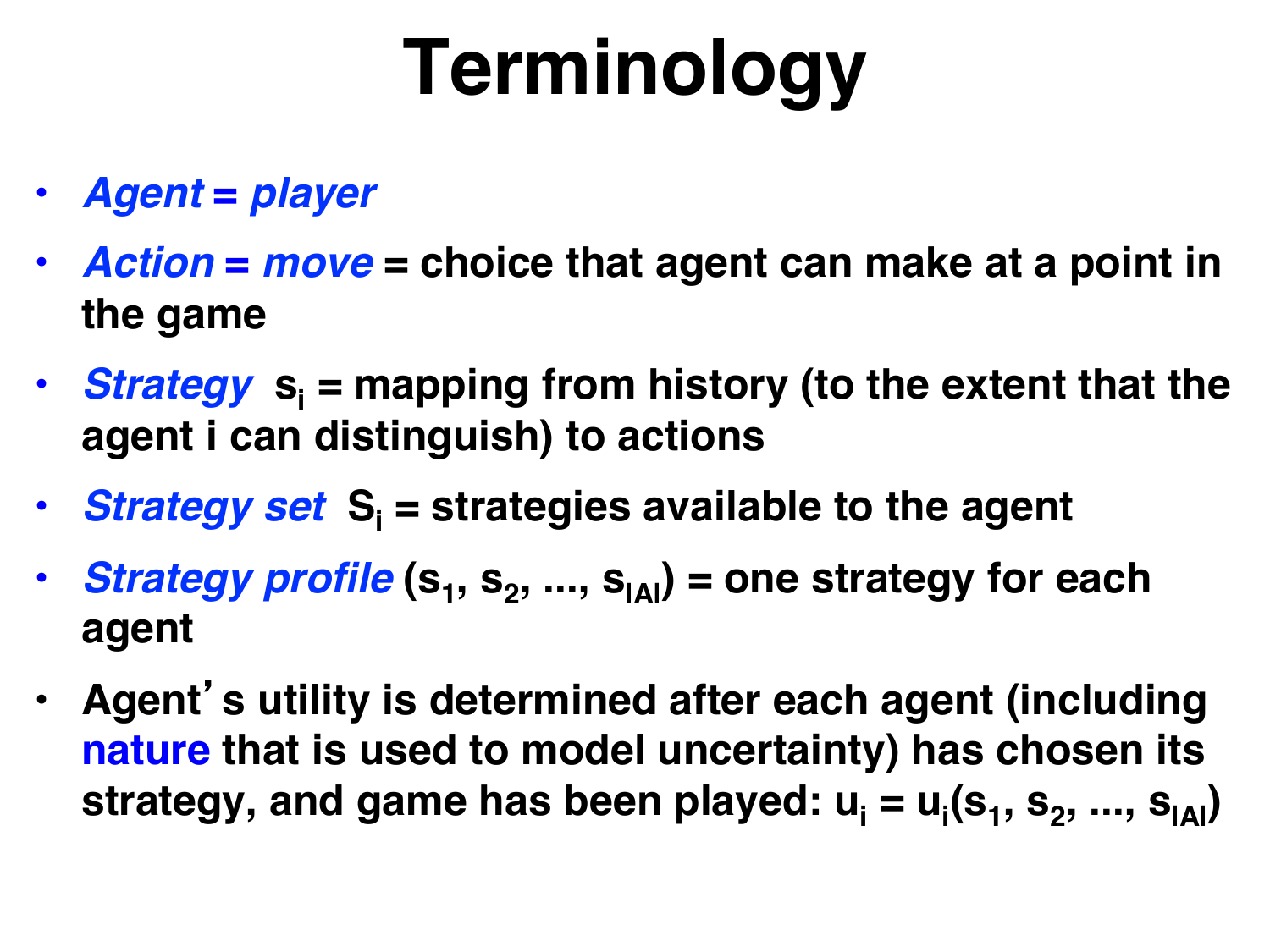# **Game representations**

Extensive form

Matrix form (aka normal form aka strategic form)





|                               | Left,<br>Left | Left,<br>Right | Right, Right,<br>Left | Right |
|-------------------------------|---------------|----------------|-----------------------|-------|
| Up<br>$\operatorname{tr} 1's$ | 1, 2          | 1, 2           | 3, 4                  | 3,4   |
| ʻgу<br>Down                   | 5,6           | 7,8            | 5,6                   | 7,8   |

**Potential combinatorial explosion**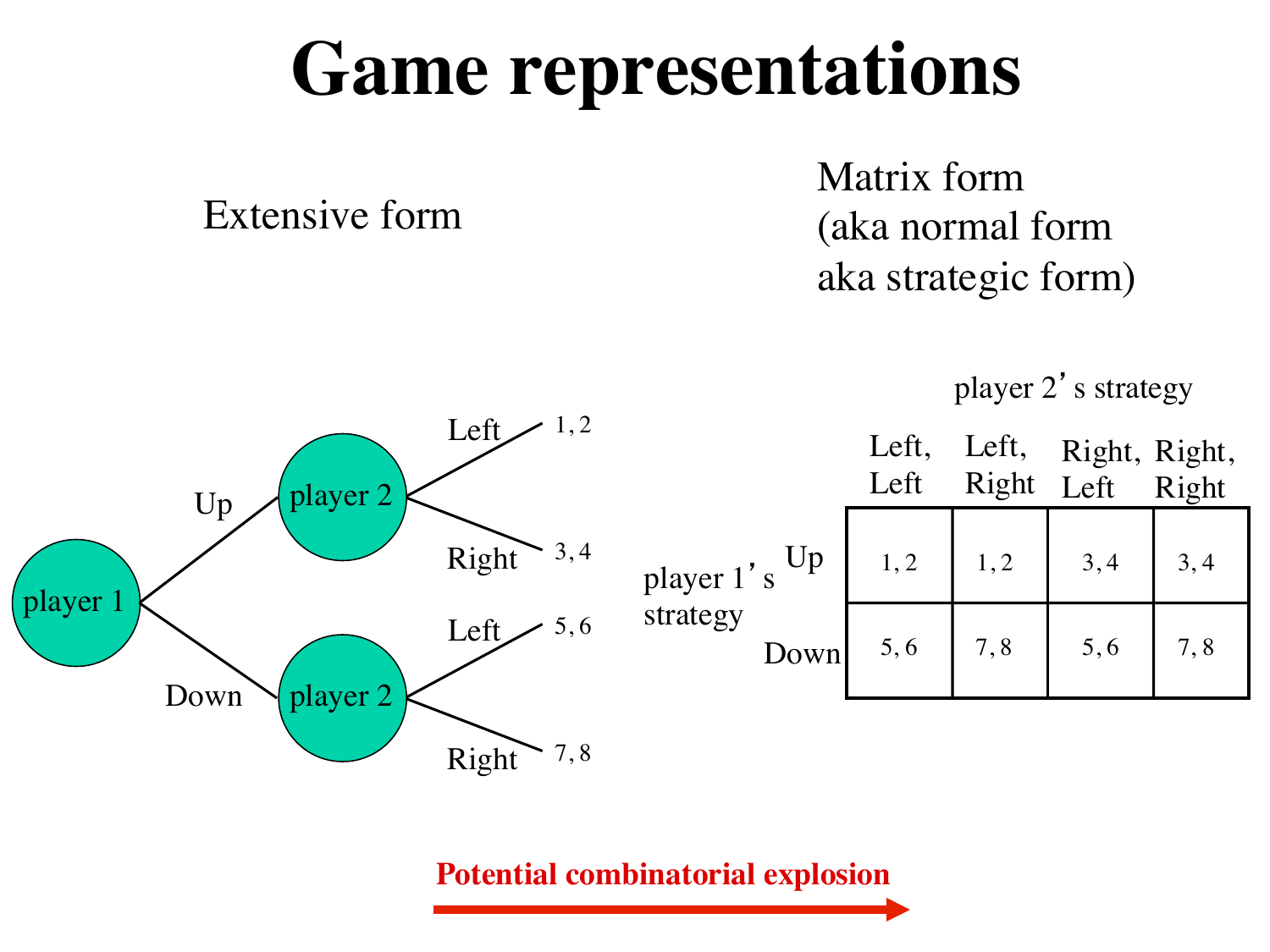# **Dominant strategy** "**equilibrium**"

- *Best response*  $s_i^*$ : for all  $s_i^{\prime}$ ,  $u_i(s_i^*, s_{-i}) \ge u_i(s_i^{\prime}, s_{-i})$
- *Dominant strategy*  $\mathbf{s}^{\text{*}}_{\text{i}}$ :  $\mathbf{s}^{\text{*}}_{\text{i}}$  is a best response for all  $\mathbf{s}_{\text{-} \text{i}}$ 
	- **Does not always exist**
	- **Inferior strategies are called** "**dominated**"
- *Dominant strategy equilibrium* **is a strategy profile where each agent has picked its dominant strategy**
	- **Does not always exist**
	- **Requires no counterspeculation**

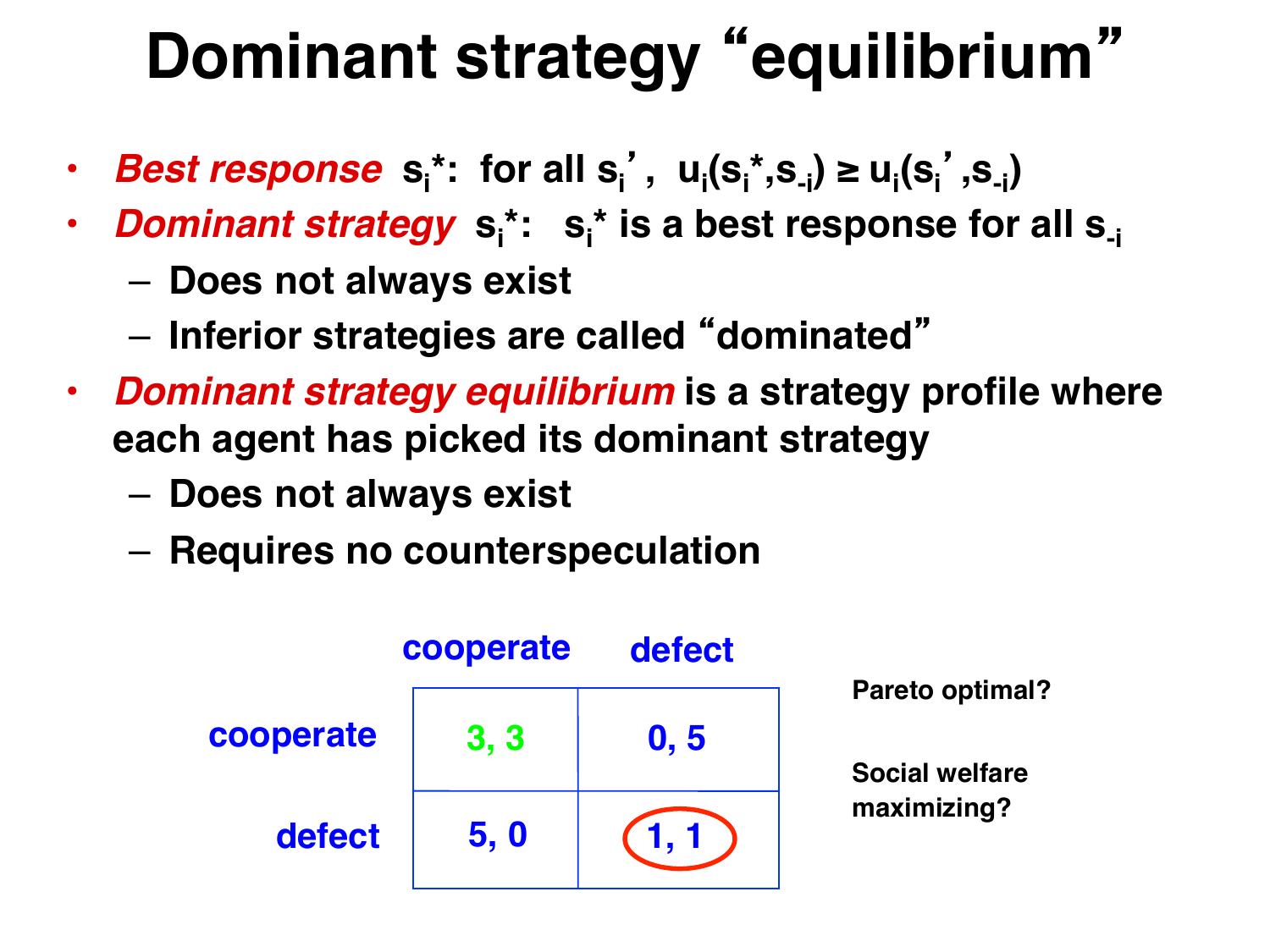# **Nash equilibrium [Nash50]**



- **Sometimes an agent**'**s best response depends on others**' **strategies: a dominant strategy does not exist**
- **A strategy profile is a** *Nash equilibrium* **if no player has incentive to deviate from his strategy given that others do not deviate: for every agent i, u<sub>i</sub>(s<sub>i</sub>\*,s<sub>-i</sub>) ≥ u<sub>i</sub>(s<sub>i</sub>',s<sub>-i</sub>) for all s<sub>i</sub>'** 
	- **Dominant strategy equilibria are Nash equilibria but not vice versa**
	- **Defect-defect is the only Nash eq. in Prisoner**'**s Dilemma**
	- **Battle of the Sexes game**
		- **Has no dominant strategy equilibria**

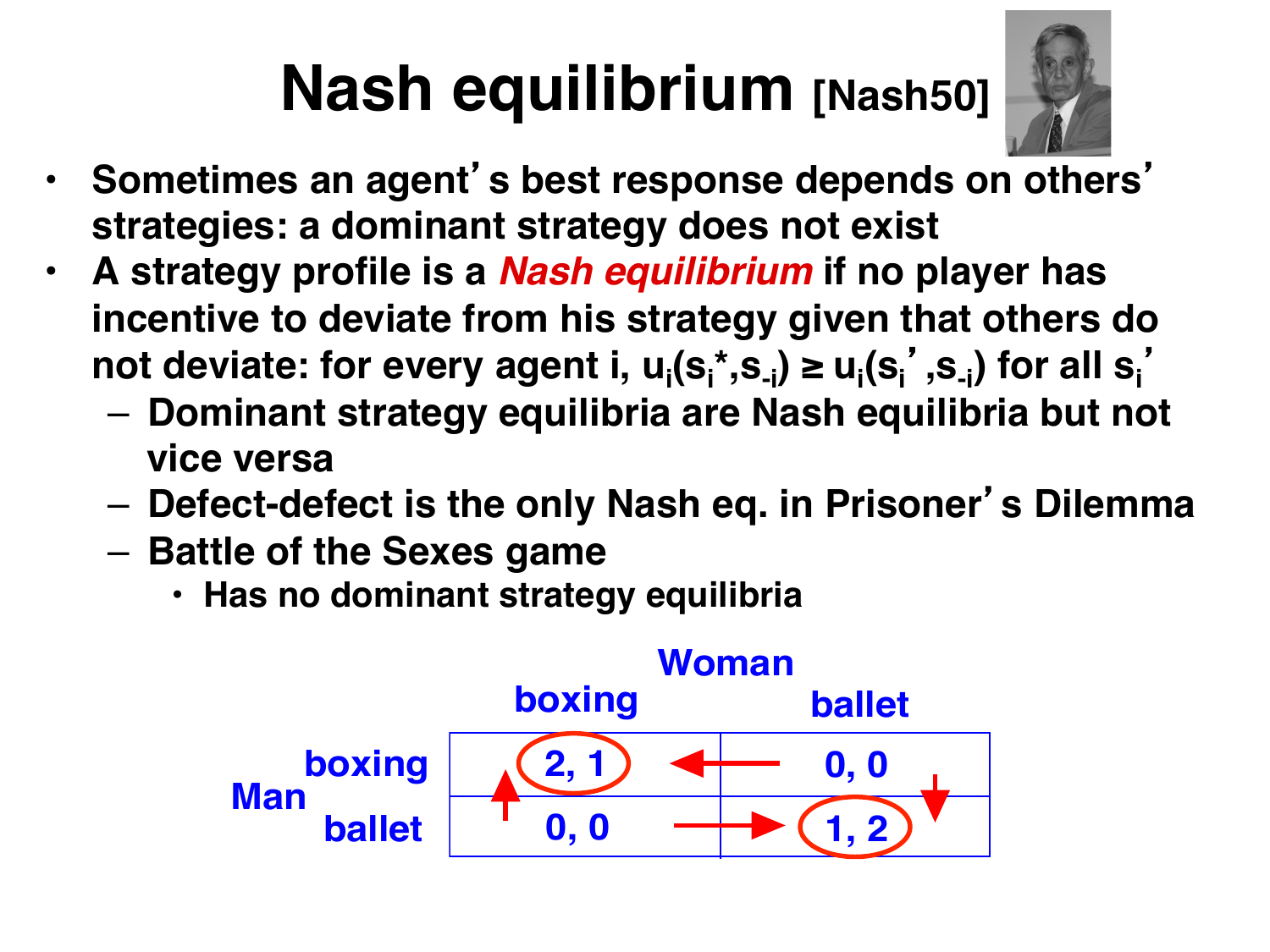# **Criticisms of Nash equilibrium**

- **Not unique in all games, e.g. Battle of the Sexes**
	- **Approaches for addressing this problem**
		- **Refinements (=strengthenings) of the equilibrium concept**
			- **Eliminate weakly dominated strategies first**
			- **Choose the Nash equilibrium with highest welfare**
			- **Subgame perfection …**
		- **Focal points**
		- **Mediation**
		- **Communication**
		- **Convention**
		- **Learning**
- **Does not exist in all games**

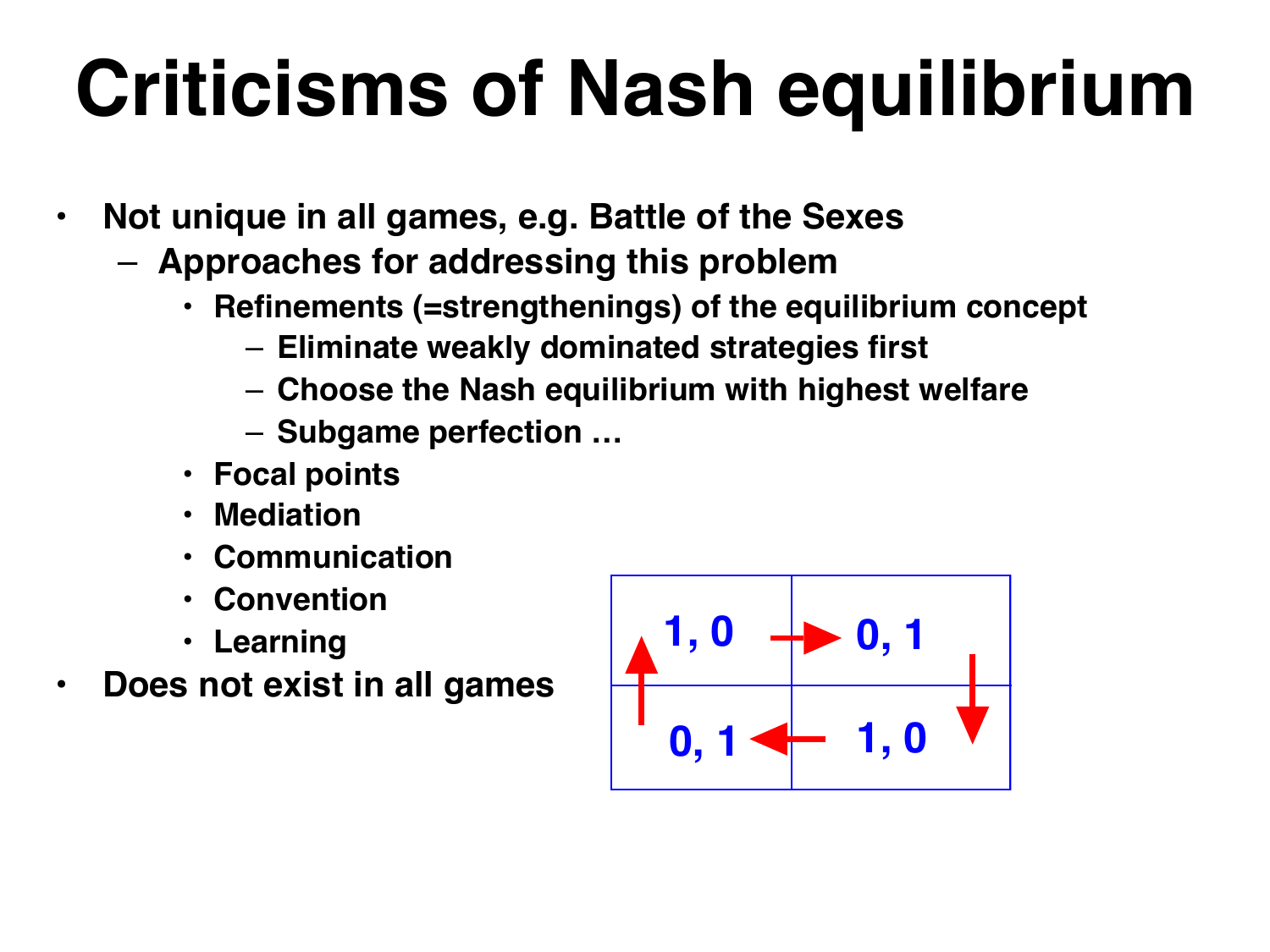### **Existence of (pure strategy) Nash equilibria**

#### • **Thrm.**

- **Any finite game,**
- **where each action node is alone in its information set** 
	- **(i.e. at every point in the game, the agent whose turn it is to move knows what moves have been played so far)**
- **is dominance solvable by backward induction (at least as long as ties are ruled out)**
- **Constructive proof: Multi-player minimax search**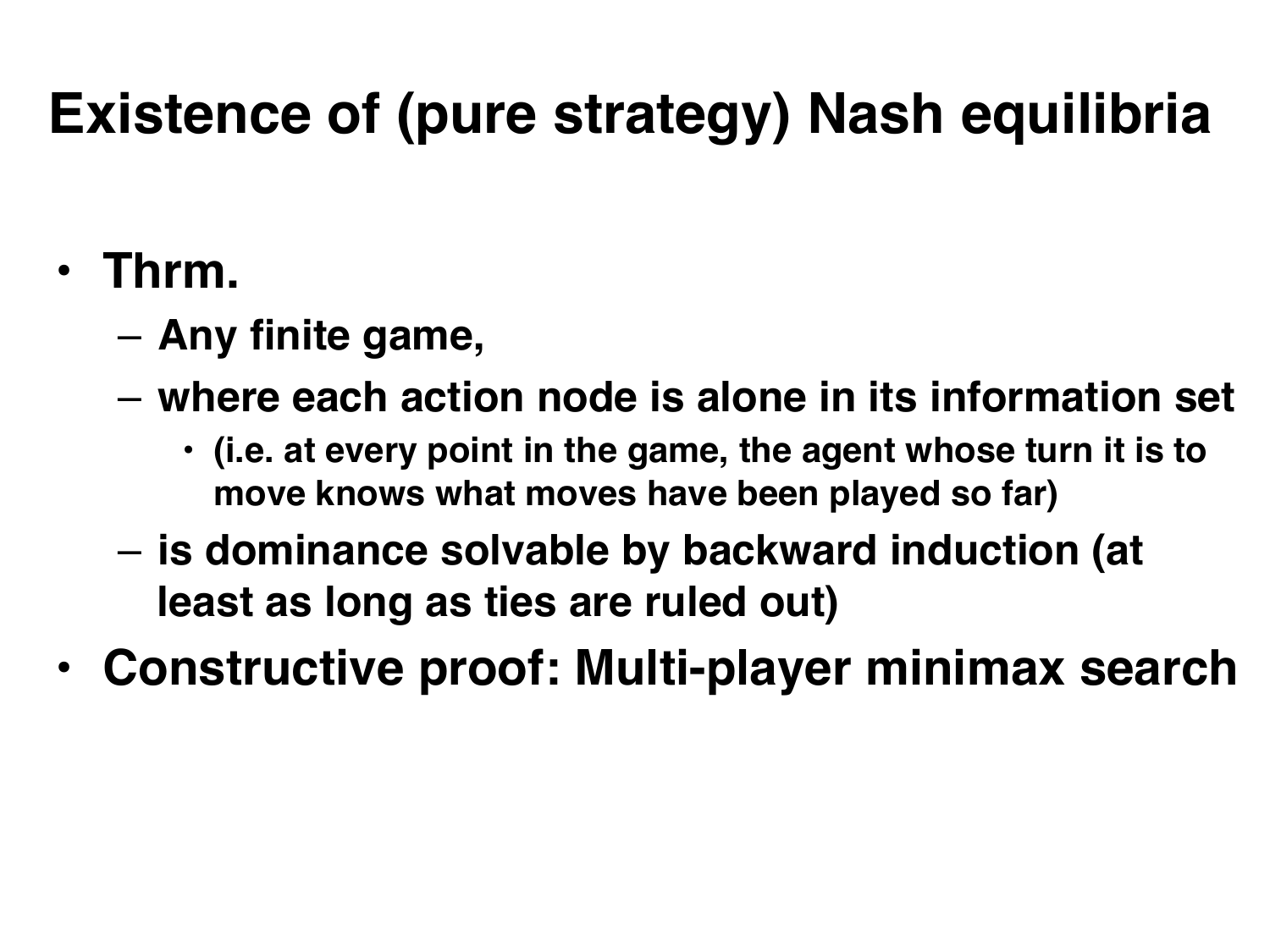# Rock-scissors-paper game

Sequential moves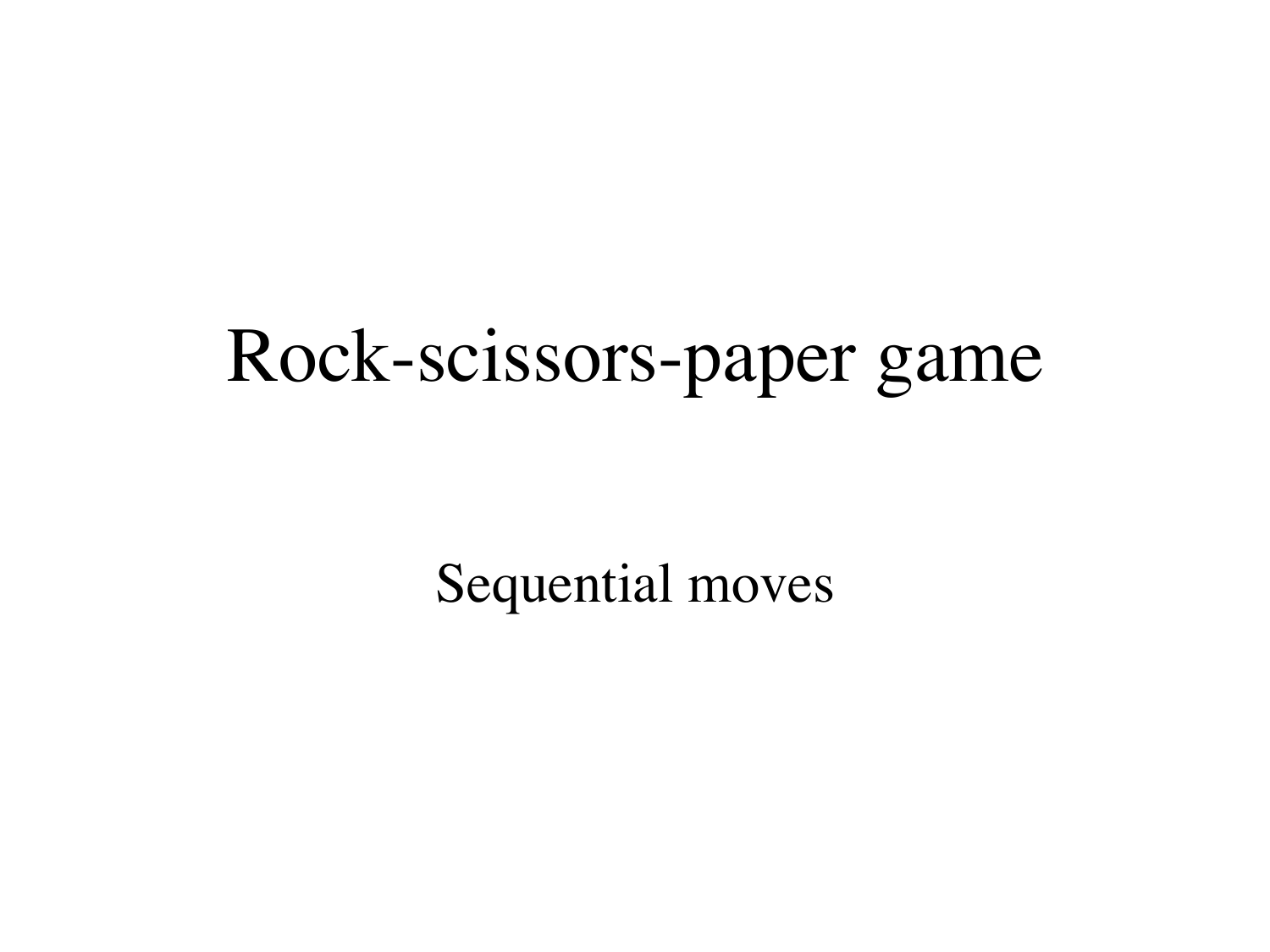# Rock-scissors-paper game

*Simultaneous* moves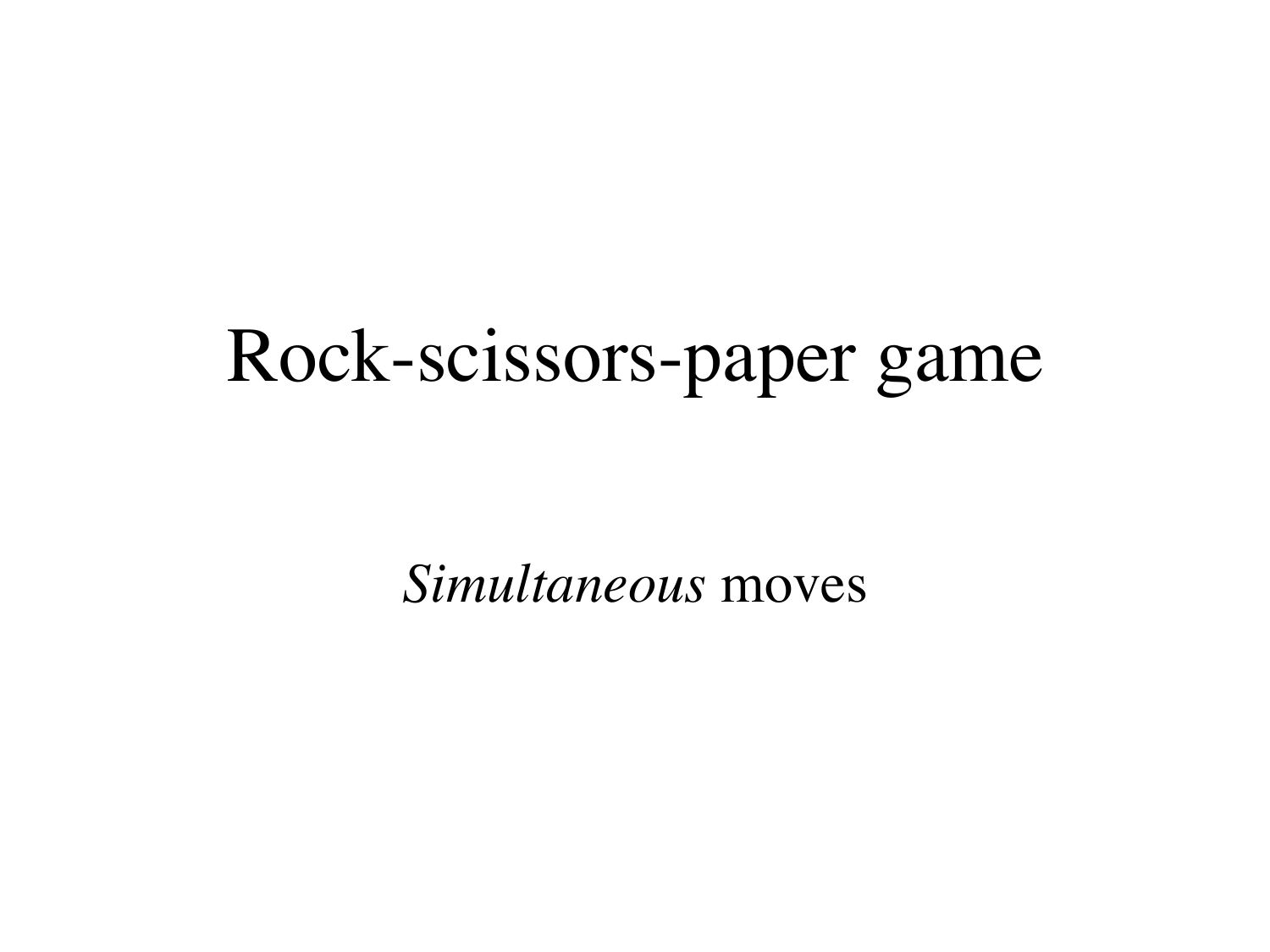## *Mixed strategy* **Nash equilibrium**

#### *Mixed strategy* **= agent**'**s chosen probability distribution over pure strategies from its strategy set**



**Each agent has a best response strategy and beliefs (consistent with each other)**

**Symmetric mixed strategy Nash eq: Each player plays each pure strategy with probability 1/3**

**In mixed strategy equilibrium, each strategy that occurs in the mix of agent i has equal expected utility to i**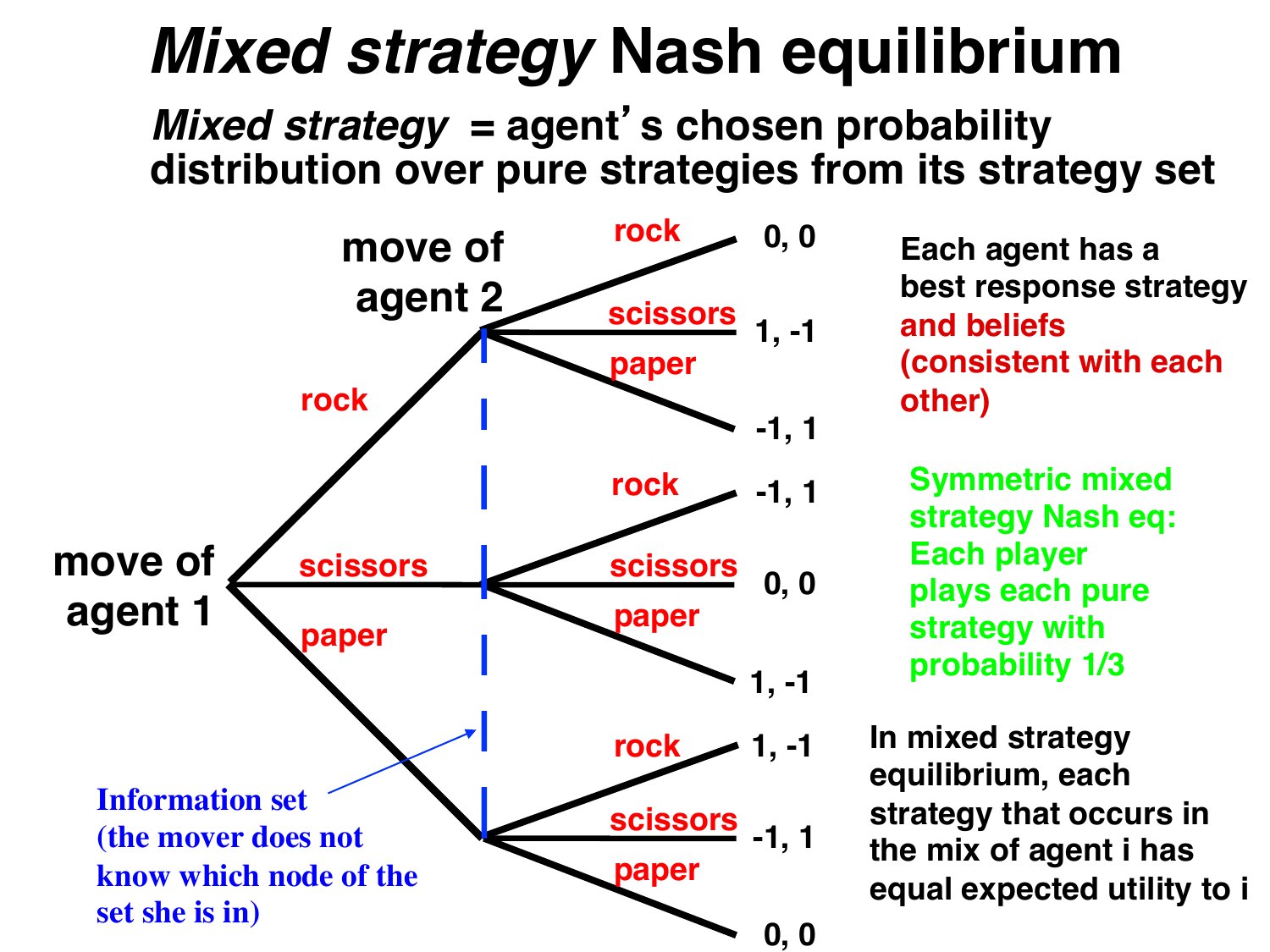Existence & complexity of mixed strategy Nash equilibria

- **Every finite player, finite strategy game has at least one Nash equilibrium if we admit mixed strategy equilibria as well as pure [Nash 50]**
	- **(Proof is based on Kakutani**'**s fix point theorem)**
- **May be hard to compute**
	- **Complexity of finding a Nash equilibrium in a normal form game:**
		- **2-player 0-sum games can be solved in polytime with LP**
		- **2-player games are PPAD-complete (even with 0/1 payoffs) [Chen, Deng & Teng JACM-09; Abbott, Kane & Valiant FOCS-05; Daskalakis, Goldberg & Papadimitriou STOC-06], and NP-complete to find an even approximately** *good* **Nash equilibrium [Conitzer & Sandholm GEB-08]**
		- **3-player games are FIXP-complete [Etessami & Yannakakis FOCS-07]**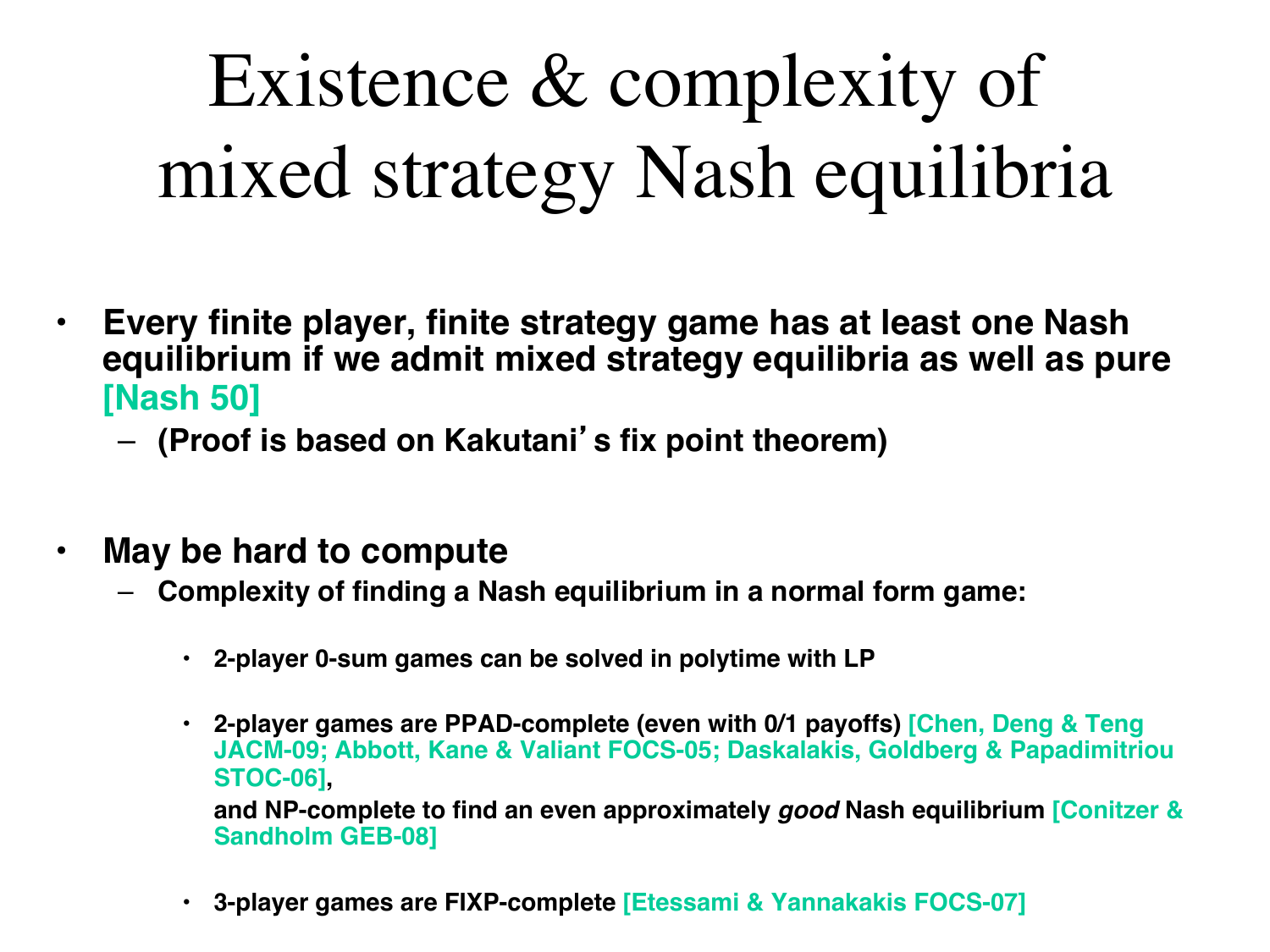# Ultimatum game

(for distributional bargaining)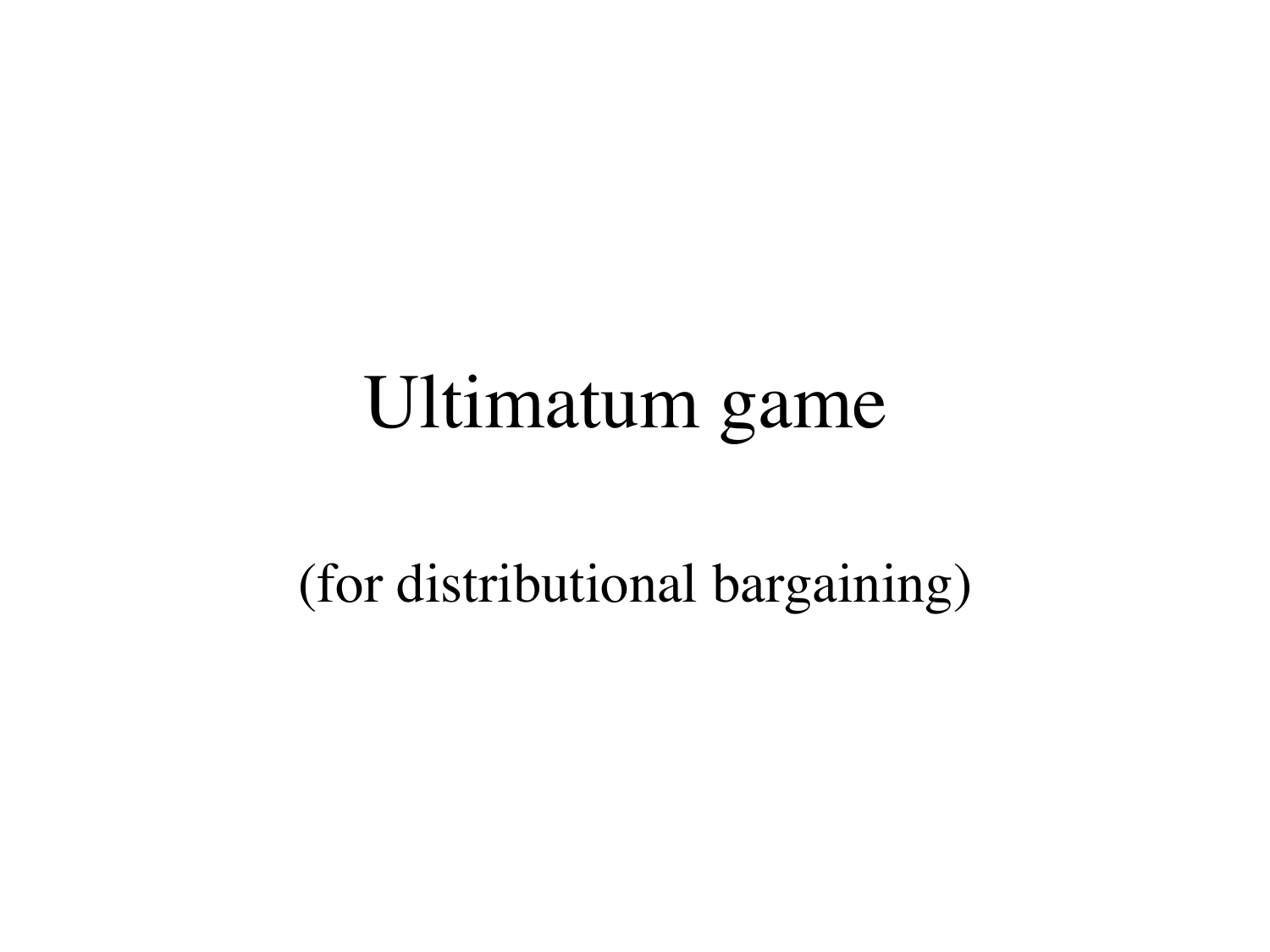### Subgame perfect equilibrium [Selten 72] & credible threats



- Proper subgame  $=$  subtree (of the game tree) whose root is alone in its information set
- Subgame perfect equilibrium = strategy profile that is in Nash equilibrium in every proper subgame (including the root), whether or not that subgame is reached along the equilibrium path of play



- Pure strategy Nash equilibria: (Arm,Fold), (Retract,Nuke)
- Pure strategy subgame perfect equilibria: (Arm,Fold)
- Conclusion: Kennedy's Nuke threat was not *credible*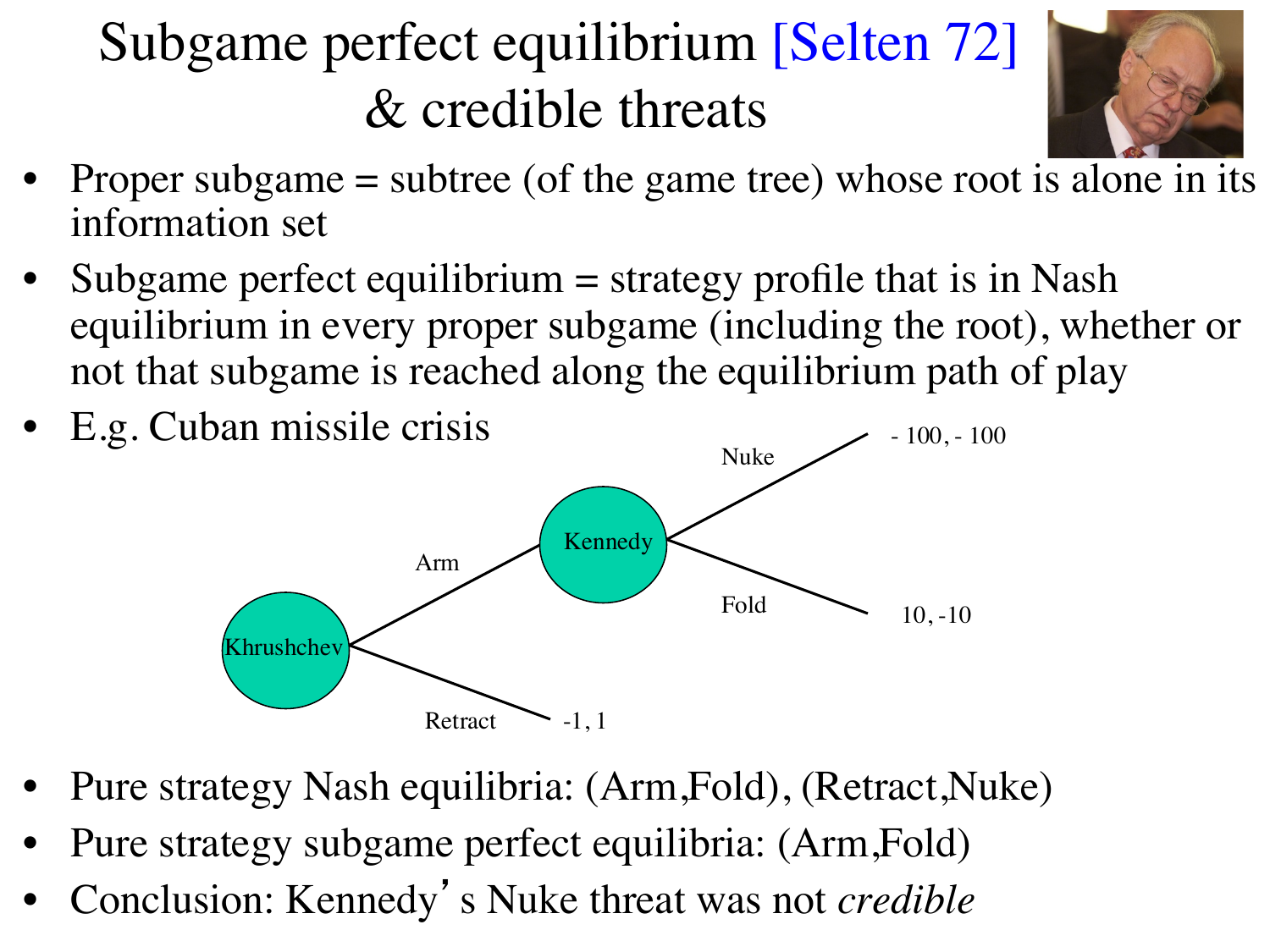# Ultimatum game, again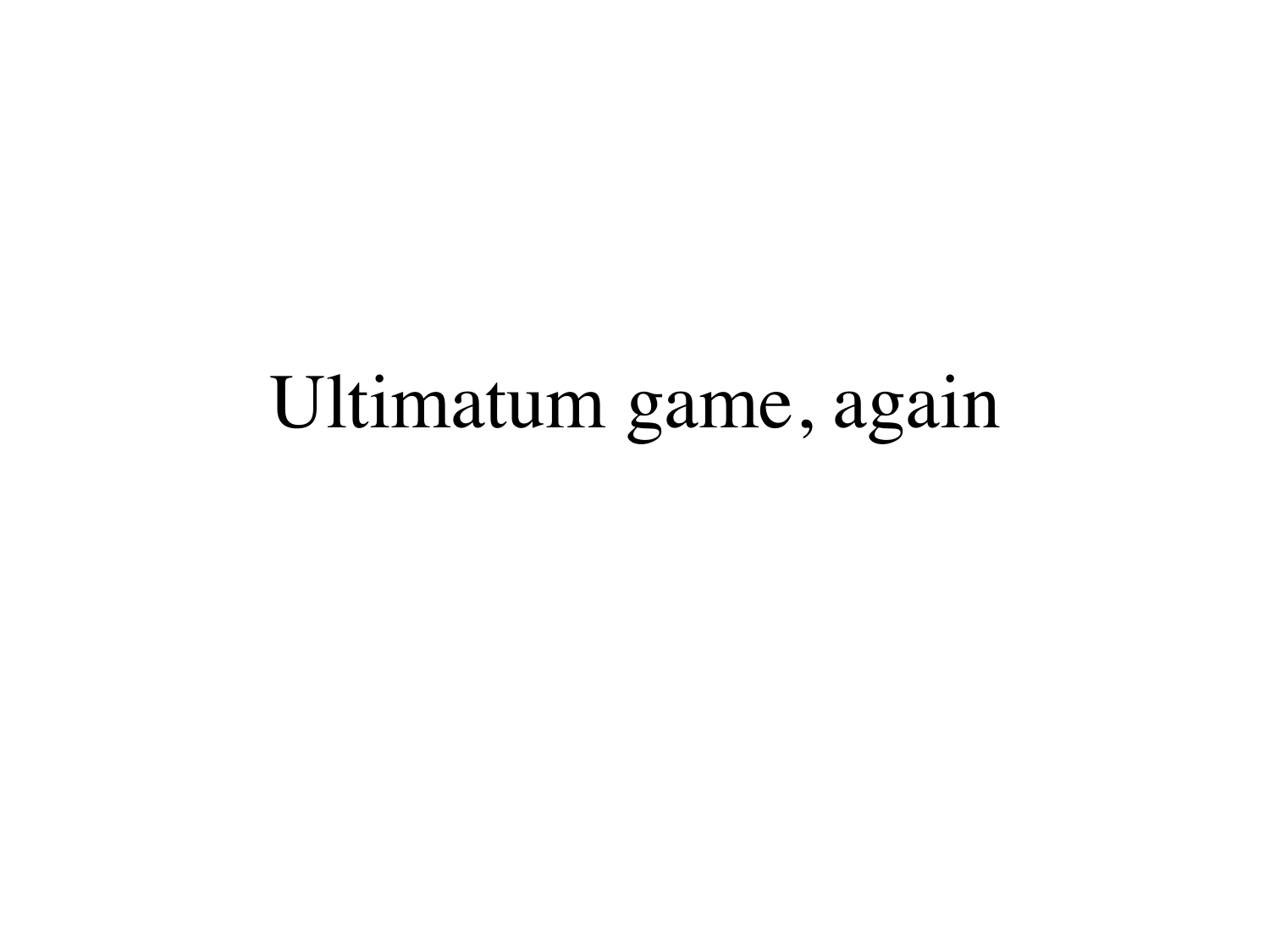# Thoughts on credible threats

- Could use software as a commitment device
	- If one can credibly convince others that one cannot change one's software agent, then revealing the agent's code acts as a credible commitment to one's strategy
	- E.g. nuke in the missile crisis
	- E.g. accept no less than 60% as the second mover in the ultimatum game
- Restricting one's strategy set can increase one's utility
	- This cannot occur in single agent settings
- Social welfare can increase or decrease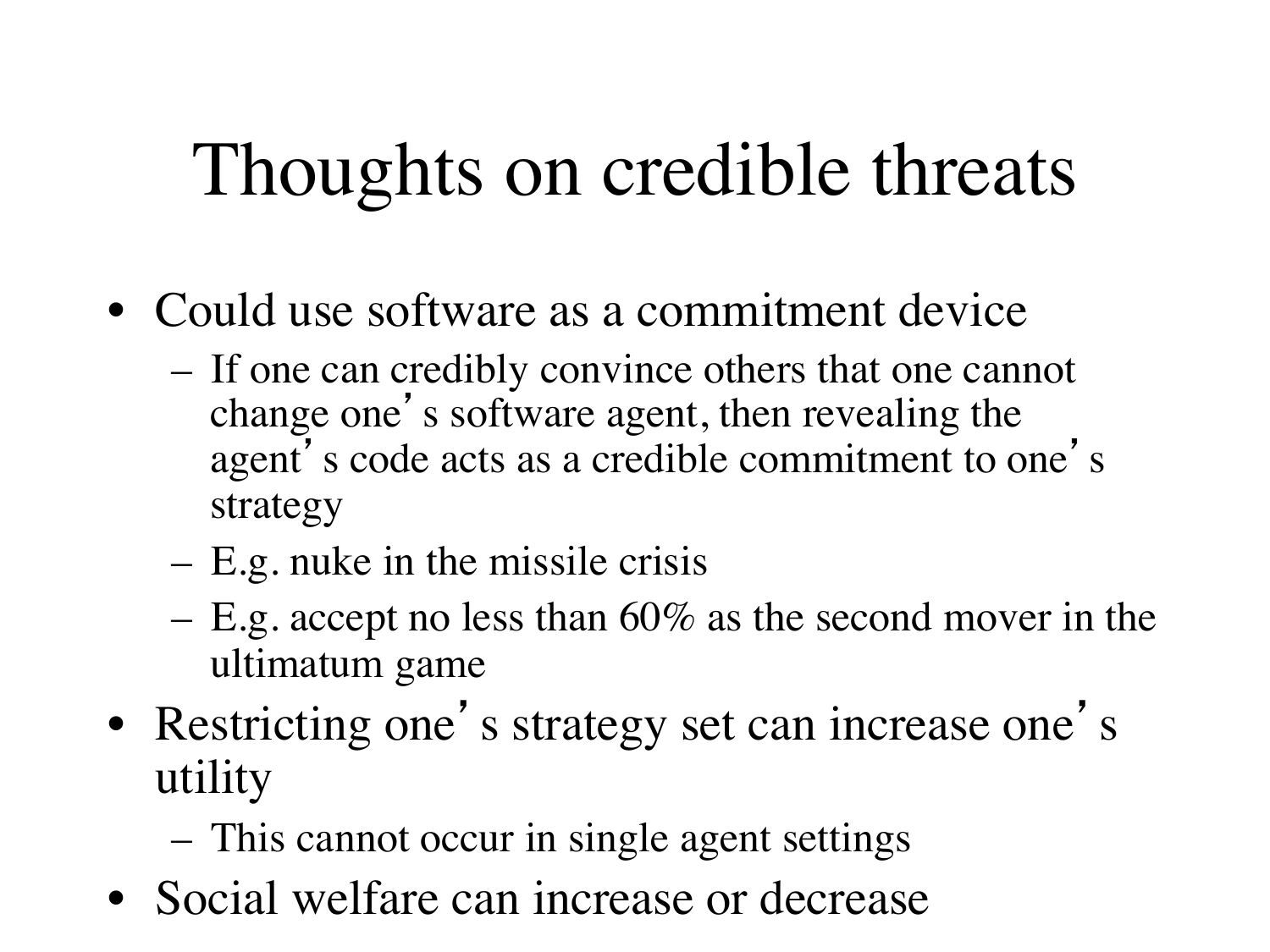# **Solution concepts**



#### Ex post equilibrium  $=$  Nash equilibrium for all priors

There are other equilibrium refinements too (see, e.g., following slides & wikipedia)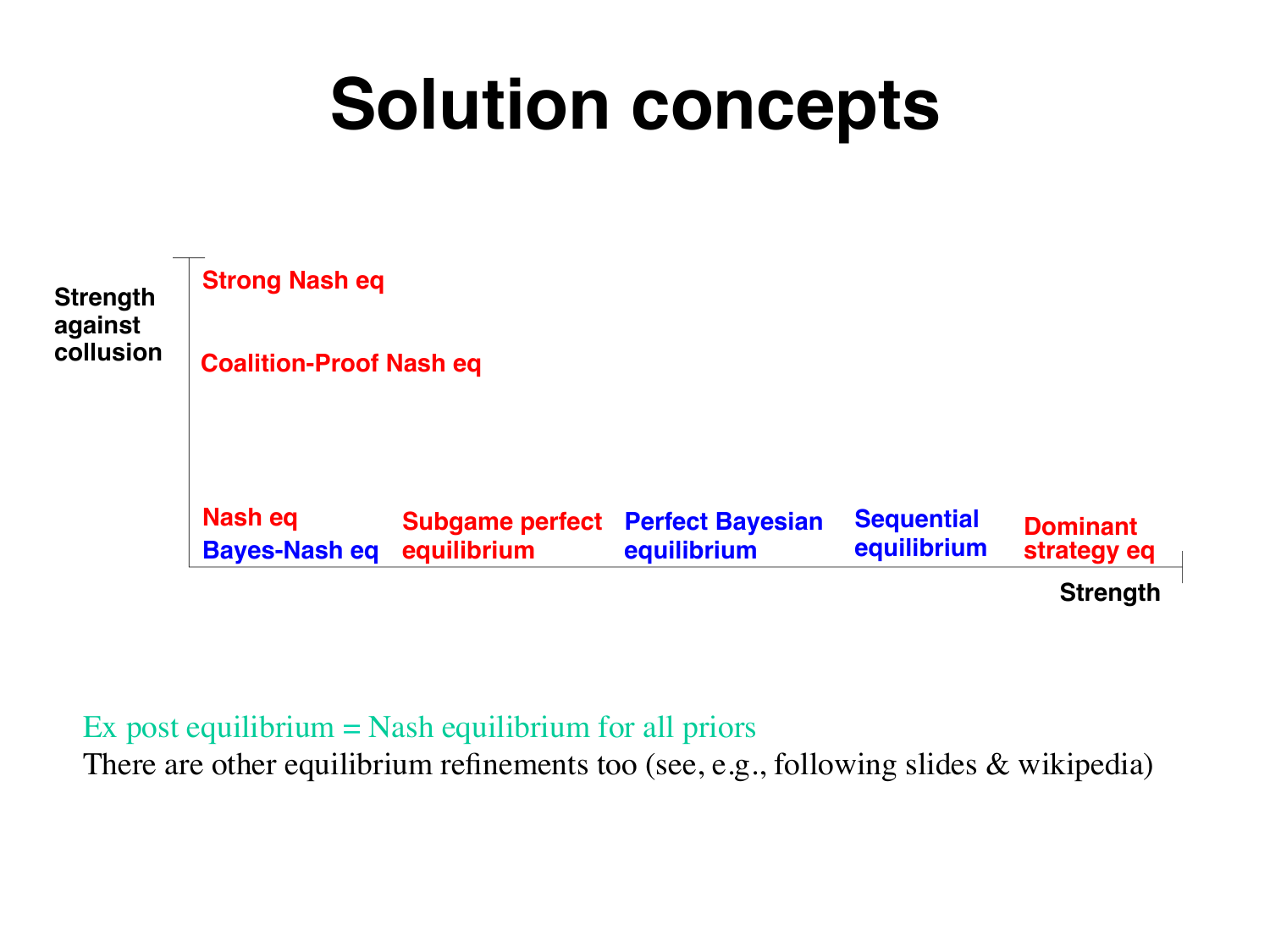#### Definition of a Bayesian game [Harsanyi 67/68]

- *N* is the set of players.
- $\Omega$  is the set of the states of nature.
	- For instance, in a card game, it can be any order of the cards.
- *A<sub>i</sub>* is the set of actions for player i.  $A = A_1 \times A_2 \times ... \times A_n$
- $T_i$  is the type set of player i. For each state of nature, the game will have different types of players (one type per player).
	- For instance, in a car selling game, it will be how much the player values the car
- $C_i \in A_i \times T_i$  defines the available actions for player i of some type in  $T_i$ .
- *u*:  $\Omega \times A \rightarrow R$  is the payoff function for player i.
- $p_i$  is the probability distribution over  $\Omega$  for each player i, i.e., each player has different views of the probability distribution over the states of nature.
	- In the game, they may never know the exact state of nature.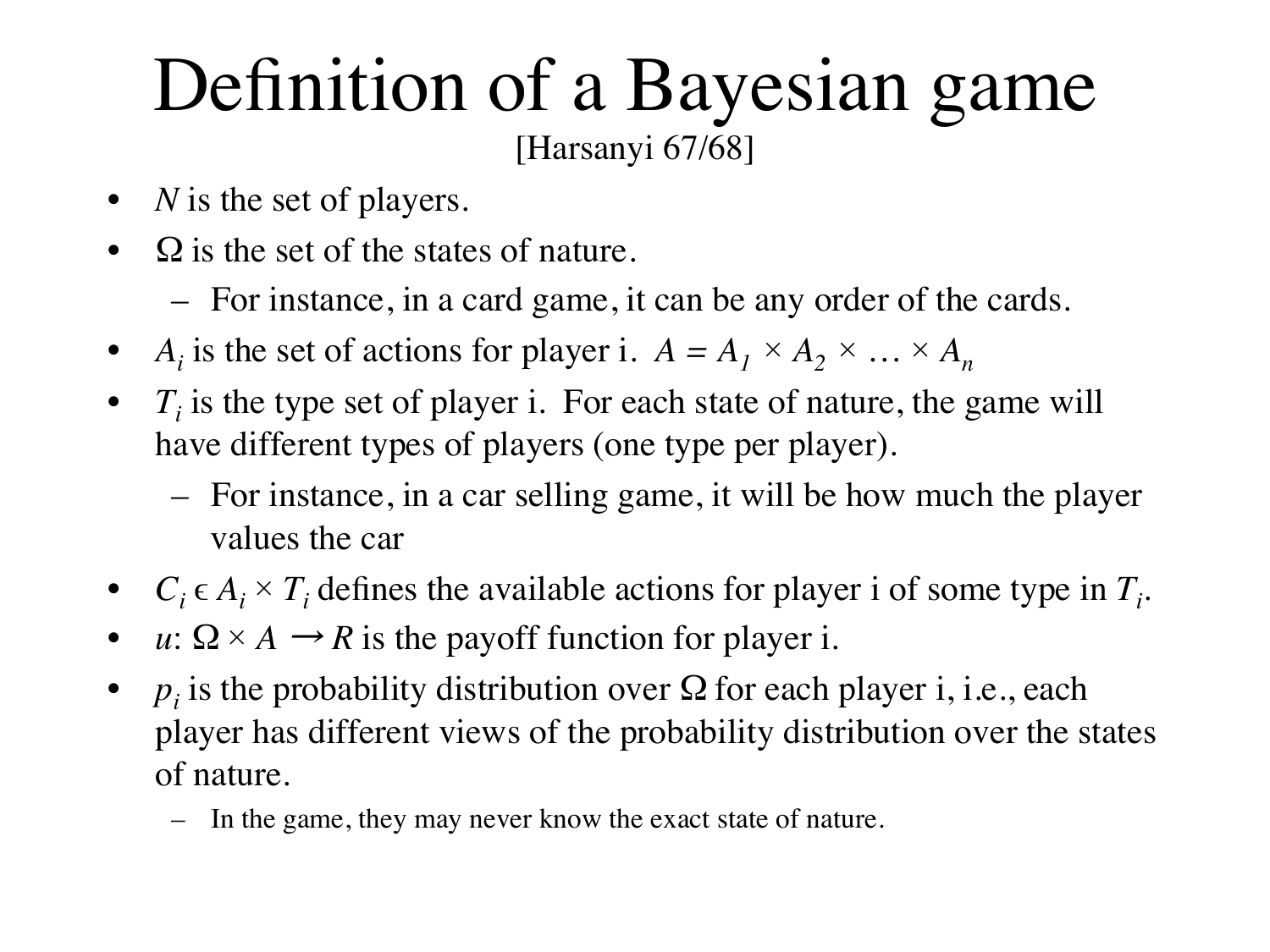# Solution concepts for Bayesian games

- A (Bayesian) Nash equilibrium is a strategy profile and *beliefs specified for each player about the types of the other players* that maximizes the expected utility for each player given their beliefs about the other players' types and given the strategies played by the other players
- Perfect Bayesian equilibrium (PBE)
	- Players place beliefs on nodes occurring in their information sets
	- A belief system is *consistent* for a given strategy profile if the probability assigned by the system to every node is computed as the probability of that node being reached given the strategy profile, i.e., by Bayes' rule
	- A strategy profile is *sequentially rational* at a particular information set for a particular *belief system* if the expected utility of the player whose information set it is is maximal given the strategies played by the other players
		- A strategy profile is sequentially rational for a particular belief system if it satisfies the above for every information set
	- A PBE is a strategy profile and a belief system such that the strategies are sequentially rational given the belief system and the belief system is *consistent*, wherever possible, given the strategy profile
		- 'wherever possible' clause is necessary: some information sets might be reached with zero probability given the strategy profile; hence Bayes' rule cannot be employed to calculate the probability of nodes in those sets. Such information sets are said to be *off the equilibrium path* and any beliefs can be assigned to them
- Sequential equilibrium [Kreps and Wilson 82]. Refinement of PBE that specifies constraints on beliefs in such zero-probability information sets. Strategies and beliefs must be a limit point of a sequence of totally mixed strategy profiles and associated sensible (in PBE sense) beliefs
- Extensive-form trembling hand *perfect* equilibrium [Selten 75]. Require every move at every information set to be taken with non-zero probability. Take limit as tremble probability  $\rightarrow 0$
- Extensive-form *proper* equilibrium [Myerson 78]. Idea: Costly trembles much less likely. At any information set, for any two actions A and B, if the mover's utility from B is less than from A, then prob(B)  $\leq \varepsilon$  prob(A). Take limit as  $\varepsilon \rightarrow 0$